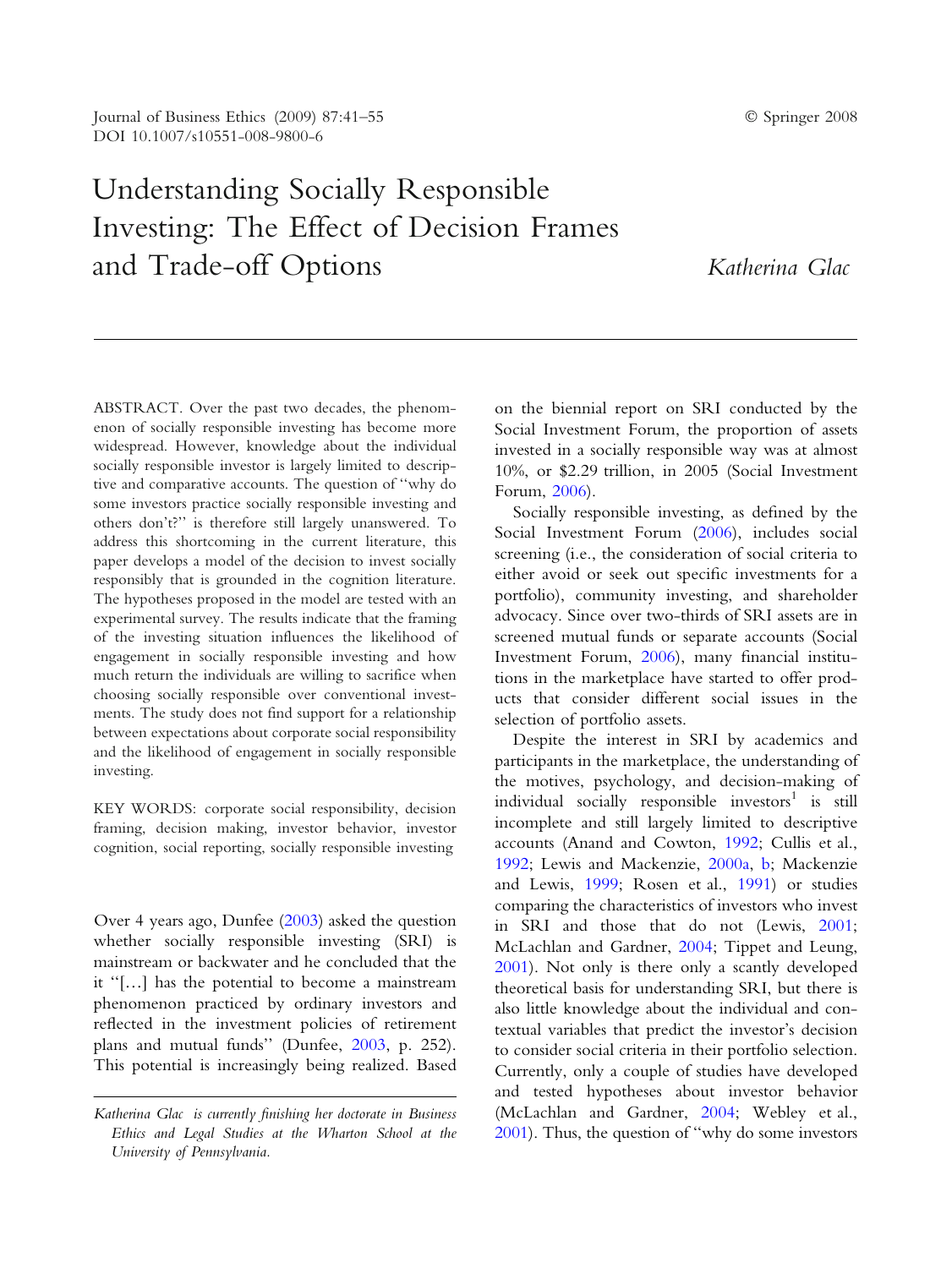practice SRI and others don't?'' is still largely unanswered.

In particular, for large multinationals who often are among the best corporate citizens, this ambiguity about the support of their socially responsible conduct by the investing public is problematic. Corporations need to know why investors choose to invest in socially responsible corporations and to what extent their choice of corporations that are less socially responsible is indeed a reflection of their low preference for corporate social responsibility or a reflection of other constraining factors.

In order to address some of the shortcomings in the current literature, this paper develops a model of the individual investor's decision to consider social criteria in her portfolio selection that is grounded in the cognition literature. In this framework, decision frames that individuals have of a particular decision situation are of critical importance. Decision frames not only help the individual understand the decision situation but also affect further information processing and the integration of this information (i.e., the making of trade-offs) into a final decision. One of the central hypotheses developed in the model is that the type of decision frame that investors apply to the investment decision will affect the likelihood of considering social criteria in their investment selection and the level of returns that they are willing to accept for a SRI product. The hypotheses proposed in the model are tested with an experimental survey that cues different decision frames.

Given the predominance of social screening among the different types of SRI, the focus in this paper is the decision of the ''average'' individual investor to screen their investment, i.e., avoid or seek out certain investments based on different social criteria. While shareholder advocacy has become a larger and increasingly important part of the overall SRI movement over the past years (Social Investment Forum, 2006) and has in the past gone hand-in-hand with social screening (Sparkes, 1998), shareholder advocacy will not be considered in this paper because the advocacy process is distinct from the screening process. Activism is more involved and the associated decisions include the performance of further actions in addition to choosing certain investments. For example, investors have to overcome certain procedural hurdles to submit shareholder resolutions and might have to initiate

lawsuits to enforce their legal rights (Domini, 1994; Sparkes, 1998). This might be associated with significant time involvement as well as additional financial sacrifice. Screening, however, is less active since the decision under examination refers to the selection and management of investment portfolios only. While investors might have to spend time and money to establish which criteria they want to consider and which companies fit these criteria, the main decision process is completed after the portfolio has been assembled.

# Behavior and motivations of socially responsible investors

Throughout the different studies performed in the area of socially responsible investing to date, certain themes emerge consistently. First, the majority of SI investors seem to be as interested in the financial performance of their investments as regular investors, which indicates that for most SR investors, SRI is not an act of charity or an attempt to assuage a guilty conscience (Cullis et al., 1992; Lewis and Mackenzie, 2000a, b; Mackenzie and Lewis, 1999; Rosen et al., 1991). However, SR investors seem to have a higher acceptance for return differentials between conventional and screened investments, which indicates that they derive utility from both financial as well as non-financial characteristics of their investments (Lewis and Mackenzie, 2000a, b; Webley et al., 2001).

Second, many SR investors seem to view investing as an extension of their life-style or identity, wanting to apply their social beliefs and values in this area of their economic life as well (Lewis and Mackenzie, 2000a, b; Rosen et al., 1991; Webley et al., 2001). This conclusion is also supported by the frequent membership of SR investors in other social engagement groups (Rosen et al., 1991). Interestingly, similar to SR investors, regular investors also seem to place importance on non-economic aspects of their investments, but in contrast to SR investors, they emphasize the economic requirements of investing when they explain their investment behavior (Lewis, 2001; McLachlan and Gardner, 2004). McLachlan and Gardner thus conclude that the differences between the types of investors ''are more likely to be due to differences in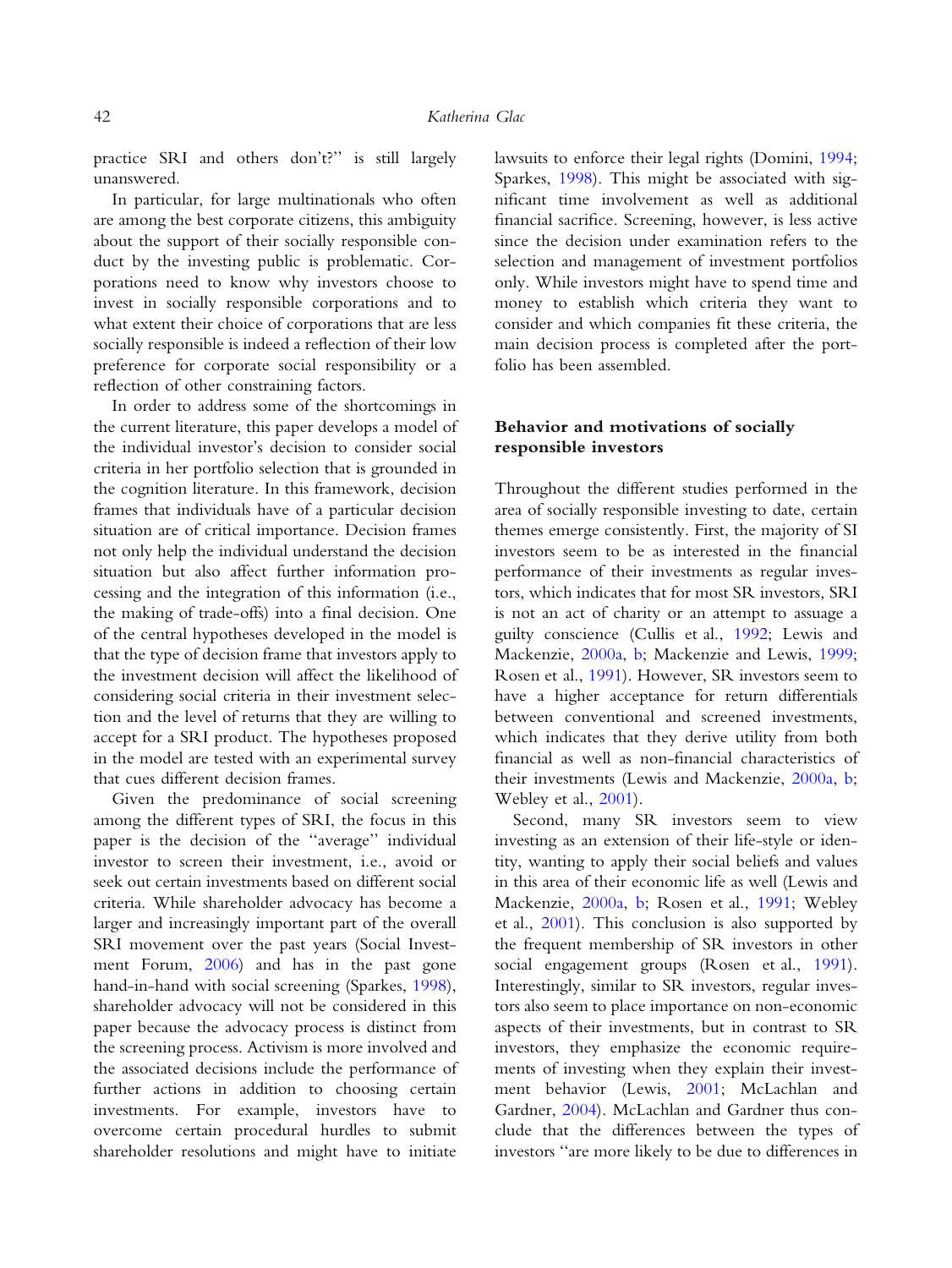cognitive, personality, and environmental dimensions'' (McLachlan and Gardner, 2004, p. 20).

The themes reflected in the SRI and investing literature point to two main cognitive models investors have of the investment decision. $<sup>2</sup>$  The first</sup> model frames investing as a type of decision that is functional in nature and mainly contains financial knowledge elements, which Lewis, for example, has called ''normal'' (Lewis, 2001, p. 332). Given the large public relations campaign the New York Stock Exchange initiated in 1954 (Traflet, 2003), which was aimed at increasing the knowledge of the public about the equity market (Shiller et al., 1984), the knowledge elements any investor is made familiar with are the types and level of risk associated with different investments, the relationship between return and risk, and nonsystematic risk reduction through diversification (Downes and Goodman, 1999; Lintner, 1965; Markowitz, 1952; The Financial Planning Association, 2004).

The second model frames investing as a type of decision that is expressive in nature and extends the investor's identity and social beliefs into the investment choice. For example, one investor in Lewis' focus-group study said that investing ''[…] is part of me and therefore it should follow the same sort of principles that I want to in the rest of my life.'' (Lewis, 2001, p. 337) This type of mental model is similar to the ones described in the ethical consumerism and symbolic consumption literature (see, for example, Grubb and Grathwohl, 1967; Hogg and Michell, 1996; Kleine et al., 1993; McCracken, 1988). The conceptualization of investing as an expressive purchasing or consumption activity is reflected in the existing literature (Allen et al., 2000; Cullis et al., 1992; Smith, 1990). For example, in their discussion of SRI and corporate social reporting, Gray et al. (1996) explicitly draw parallels between the SRI movement and what they call the ''consumer movement.''

This duality of cognitive models mirrors what has been called the ''separation theorem'' in the finance literature, which states that in efficient markets, individuals maximize their income when they separate decisions that relate to consumption from those that relate to income production, i.e., the investment activities (Hirshleifer, 1988). This separation means that investors should not apply their tastes or personal preferences to the selection of investments

and should not ''consume'' the satisfaction from investing in social funds, for example, but rather they should maximized income by following financial principles, which will maximize their charitable giving or ''doing good'' potential (Ferris and Rykaczewski, 1986; Hylton, 1992).

# The role of decision frames in decision processes

Decision frames play an important role in any decision making process. On a very general level, any decision process involves two main stages (Pitz and Sachs, 1984). First, when confronted with a decision problem, individuals organize the information that is associated with the problem in a way that is meaningful to them (Johnson-Laird, 1981). Such mental models or decision frames subsequently affect the judgment based on how the uncertainties that are represented in the mental model are perceived by the decision maker (Pitz and Sachs, 1984). Second, the relevant information is integrated in a way that minimizes conflict between the decision maker's preferences for the outcomes associated with the decision options and a decision is made (Pitz and Sachs, 1984).

Decision frames have received particular attention in the area of social psychology that focuses on social cognition (particularly advanced by Fiske and Taylor, 1991), which investigates the cognitions that connect stimuli to particular behavioral responses (Walsh, 1995). The ideas of social cognition have been widely embraced by the management and organization research community to inform the understanding of behavior in organizations (see Walsh, 1995 for a review). The main concept at the center of the research on how individuals process information in organizational and managerial behavior is the ''[…] mental template that individuals impose on an information environment to give it form and meaning […] in a way that enables subsequent interpretation and action.'' (Walsh, 1995, p. 281).

Decision frames are activated by a decision situation and enable the individual to interpret the complex information in the environment and create an understanding of what the situation means. Once active, decision frames guide further information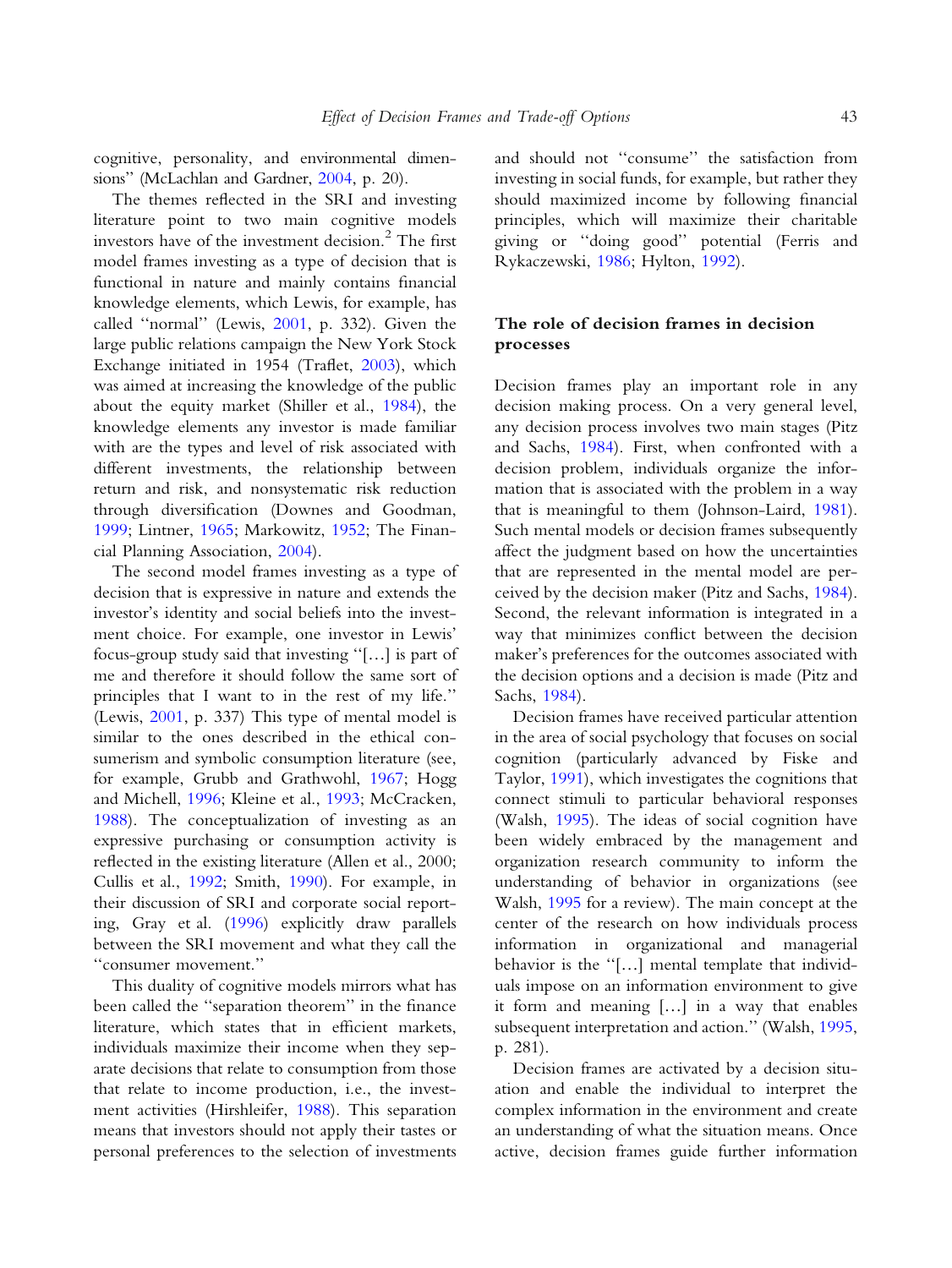acquisition and the kind of actions that should be taken (Weick, 1979). The link between action and decision frame has been empirically established in a range of studies in the organizational behavior literature. The presence or absence of certain decision frames have been related to outcome variables such as motivation, leadership, performance appraisals, and other evaluative judgments (see, for example, Cellar and Barrett, 1987; DeNisi et al., 1984; Lord et al., 1984; Lurigio and Carroll, 1985).

Since different types of decision frames can be evoked in different individuals by the same situation, and subsequently, can be associated with different behavioral outcomes, the decision frame used by individuals to interpret the investment situation is an important variable in the modeling of the decision process. The second important element in the overarching decision model is the integration of the decision maker's preferences for the outcomes associated with the decision options, i.e., how investors make trade-offs.

As indicated above, the existing literature provides support for both stages of this general decision model. It indicates that investing is framed in different ways by different investors, and it indicates that investors differ in the ways they make trade-offs.

# SRI decision model and hypotheses

As mentioned above, some investors see investing as a type of decision that is expressive in nature and extends the investor's identity and social beliefs into the investment choice. The application of social criteria to portfolio selection and management might thus fulfill important identity enhancing and preserving functions for investors (Hogg and Michell, 1996; Wattanasuwan, 2005). Some investors might want to either avoid the negative symbolic associations that could come from supporting unethical firms or seek out the positive associations that could come from engaging in SRI, just as they seek out or try to avoid certain symbolic associations from the products they buy (Grubb and Grathwohl, 1967; Hogg and Banister, 2001; Kleine et al., 1993). Therefore, individuals, whose investment decision frame allows for the expression of their values and beliefs in ways similar to consumption, will be more likely to apply social criteria to their portfolio

selection. On the other hand, the application of non-financial criteria to portfolio selection can be considered contrary to standard portfolio theory, as several authors have argued (Brealy et al., 2006; Hylton, 1992; Langbein and Posner, 1980). Given that, in general, the set of relevant criteria for investors who have a financial investment decision frame does not include social criteria, they will be less likely to use them in their portfolio selection.<sup>3</sup> Thus, hypothesis 1 proposes:

H1: Investors who have an expressive decision frame in investment situations will be more likely to invest socially responsibly than are investors who have a financial decision frame.

In the second stage of the decision process, investors evaluate information about the available decision options and the associated outcomes based on their salient decision frame and integrate this information to arrive at a decision that fits their preference set (Pitz and Sachs, 1984). While different investors might have different preference sets, one common preference is the achievement of returns (Cullis et al., 1992; McLachlan and Gardner, 2004; Rosen et al., 1991). However, given the difference in decision frames that investors use, it is likely that both the goals they consider and the trade-offs between them will differ as well. As was postulated by hypothesis 1, investors who apply an expressive decision frame are able to maintain and enhance a positive self-image through their investments. Therefore, they will be likely to place a monetary value on this image enhancement just as consumers might pay a premium for products from ethical firms. On the other hand, investors who focus on the income generating function of investing should only consider the traditional financial criteria such as level of return, risk, and asset allocation in their portfolio selection. Thus, hypothesis 2 proposes:

H2: Investors who have an expressive decision frame in investment situations will be willing to sacrifice more returns for the socially responsible investment choice than investors who have a financial decision frame.

Hypothesis 2 proposes that investors with an expressive decision frame might be more willing to give up some financial returns in exchange for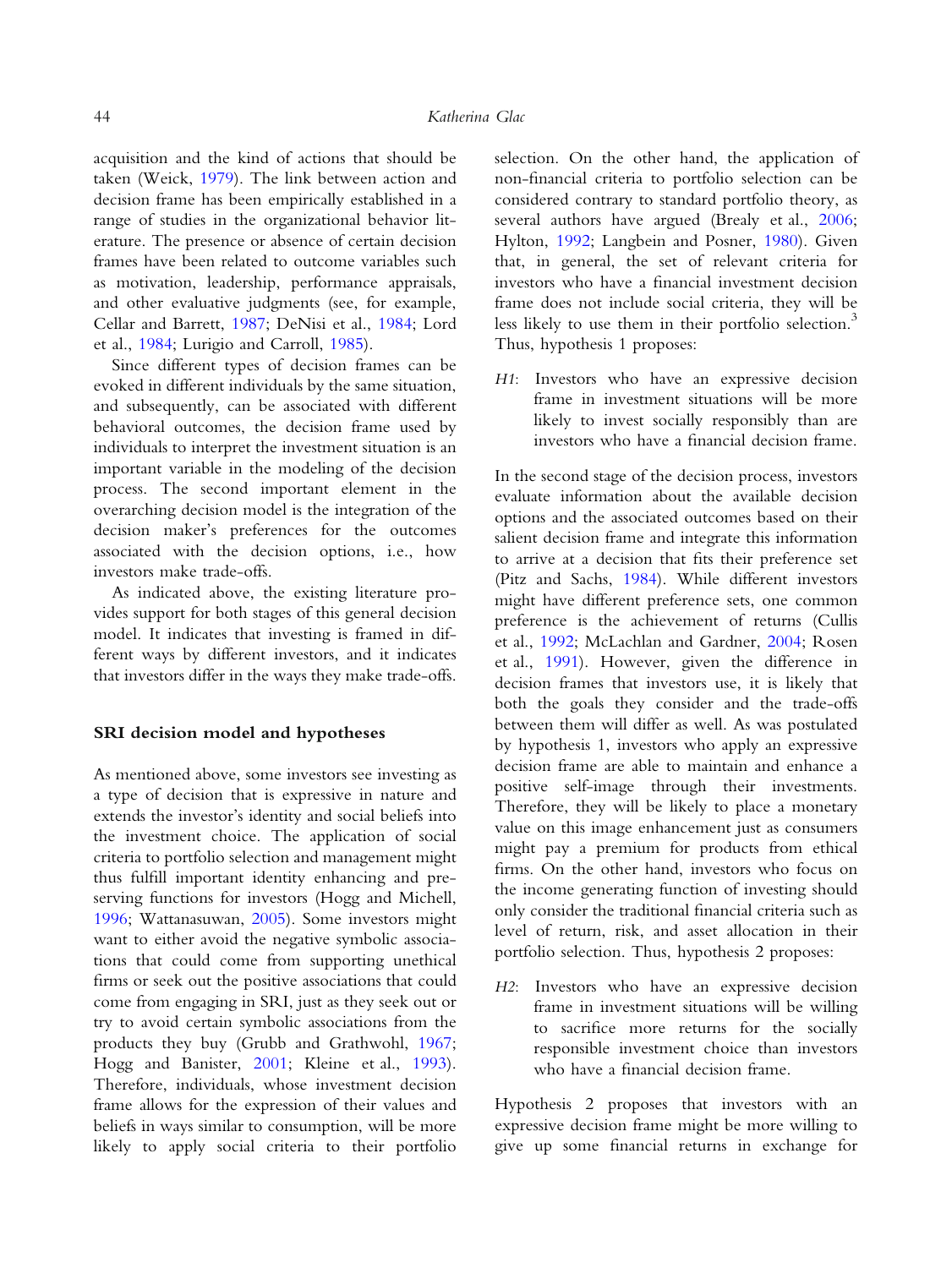psychic returns. However, we know from the consumerism literature that not all consumers who say they care about ethical corporate conduct actually follow through on these beliefs and buy products from ethical or avoid products from unethical firms (Carrigan and Attala, 2001; Roberts, 1996; Simon, 1995). One explanation for consumer action draws on the idea that expectations that are not fulfilled create a stronger negative image compared to situations where expectations are absent (Creyer and Ross, 1997). Consequently, investors whose expectations about corporate conduct are not fulfilled might see a larger threat to their self-image from investing in unethical firms, and thus might be more likely to act on their beliefs. Thus, hypothesis 3 proposes:

H3: Expectations about corporate social responsibility augment the relationship between the investment decision frame and socially responsible investing in the following way: Investors with an expressive decision frame and high expectations for corporate social responsibility are more likely to invest socially responsibly than investors whose expectations are low.

Hypotheses 1, 2, and 3 describe the effect of decision frames and individual beliefs on the likelihood of engaging in SRI and the willingness of making tradeoffs between financial and psychic returns from investing. The willingness to make trade-offs, however, might be limited by the ability to make them. As the existing literature indicates, returns are important for SR and regular investors alike (McLachlan and Gardner, 2004). Therefore, even investors who derive value from investing socially responsibly need to generate a sufficient rate of return to achieve their overarching investment goals, which means that they will have a limit to the trade-off they can make. In other words, if the conventional investment alternative yields a low level of return, the investor will have less opportunity to trade off returns for psychic income when choosing the socially responsible investment option. Hypothesis 4, therefore, describes a boundary condition of the decision model:

H4: The level of return of the conventional investment option restricts the investment goal integration in the following way: Investors will be less willing to accept relatively lower returns for the socially responsible investment choice if the return of the conventional investment option is low and more willing to accept relatively lower returns for the socially responsible investment choice if the return is high.

The following model is a graphic representation of the proposed process driving the decision of investors to apply social criteria in their investment selection (Figure 1).

### Empirical test of the model

## Participants and procedures

The sample for the experimental study was a pool of 240 undergraduate students enrolled in business ethics or professional responsibility classes at two major U.S. universities. The study was administered via the Internet, which, by increasing the feeling of anonymity, should have reduced the social desirability bias. Of the 240 students contacted via e-mail, 166 chose to participate. However, only 121 completed the survey for all model-relevant questions. Of those who chose to report their gender, 39.5% were female and 60.5% were male. The majority of participants were between the age of 20–25.

In order to test the model and to assess whether there is a causal relationship between the investment decision frame and the likelihood of considering social criteria in the investment choice, the investment decision frame was manipulated rather than measured in this study. Manipulating, rather than observing decision frames, has been a popular approach to work in psychology that has studied the effects of frames on decision making (see for example Cantor and Mischel, 1977; Cohen, 1981; Markus, 1977).

After the priming of the decision frame, the survey participants received the same materials that presented a hypothetical scenario in which the participants had to imagine that they were about to decide how to invest their retirement contribution. Participants had to choose between a conventional fund and an SRI fund. The conventional and SRI fund differed only in that the SRI fund was described as ''giving special consideration to a range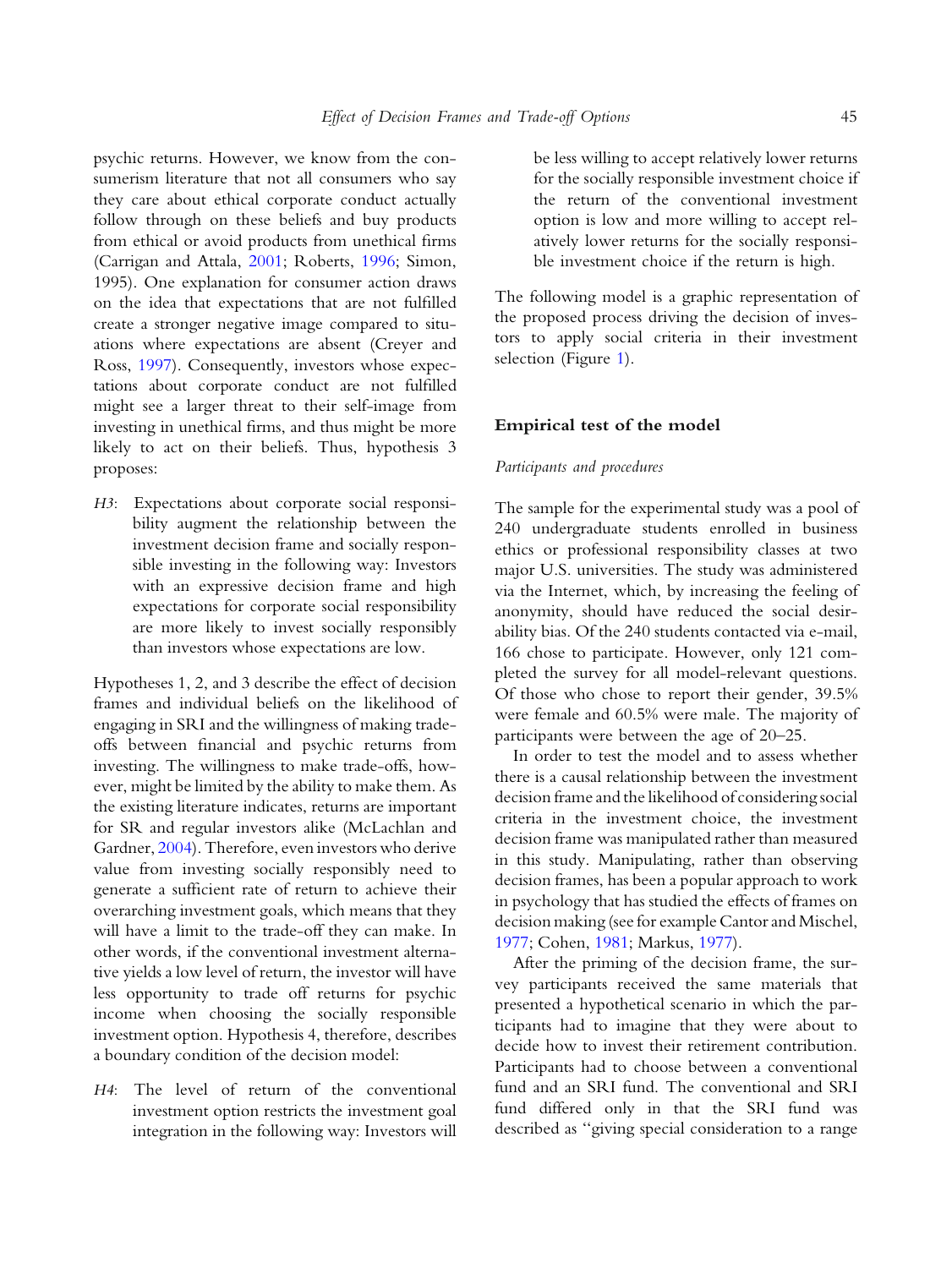

Figure 1. Model of the SRI decision process.

of social criteria in the selection of the companies it invests in.'' In order to capture both positive and negative approaches to screening and a variety of social concerns participants might have, the SRI fund description was left intentionally vague by not specifying the screening approach and listing several examples of social criteria the fund might consider.

The choice of a retirement investment scenario is a more conservative test for the hypotheses, since presumably, saving for retirement presents larger restrictions on the trade-offs that can be made in choosing the socially responsible over the conventional investment option than a situation where the goal is to invest discretionary income in a more secure stage of one's life. Also, saving for retirement is one of the most common investment situations and one most likely to be familiar to undergraduates who might have only limited experience with investing (although it is assumed that business school students will have had at least received a basic knowledge about finance in their coursework).

In order to assess the impact of the profitability of the conventional investment alternative on the tradeoffs that participants make when choosing between the two investment option (for hypothesis 4), three scenarios were presented. Each scenario showed a

different level of return for the conventional fund option and asked the participant how much the social choice option would have to return for the participant to invest in it. The participant could select a return at the level of or below the conventional fund option in 1% increments and also had an option to choose not to invest in the social choice fund at all. Hypothesis 4 predicts that the return level of the conventional option influences the trade-off between income generation and consumption individuals might be able to make. Therefore, the scenarios varied the levels of returns of the conventional fund in equal increments of 5%, setting the returns at 16%, 11%, and 6%. The Highest return approximates the 5-year return of the best performing blend mutual fund in the recent list of the 70 best mutual funds published by Money Magazine (2007), which is 15.3%. The lowest return approximates the two lowest 5-year returns for blend mutual funds (5.3% and 5.7%) and the middle 11% return approximates the average 5-year returns of the other listed blend mutual funds reported in the same survey (Money, 2007).

After participants completed the decision portion of the survey, they answered several demographic questions and expressed their agreement/disagreement with several statements that were designed to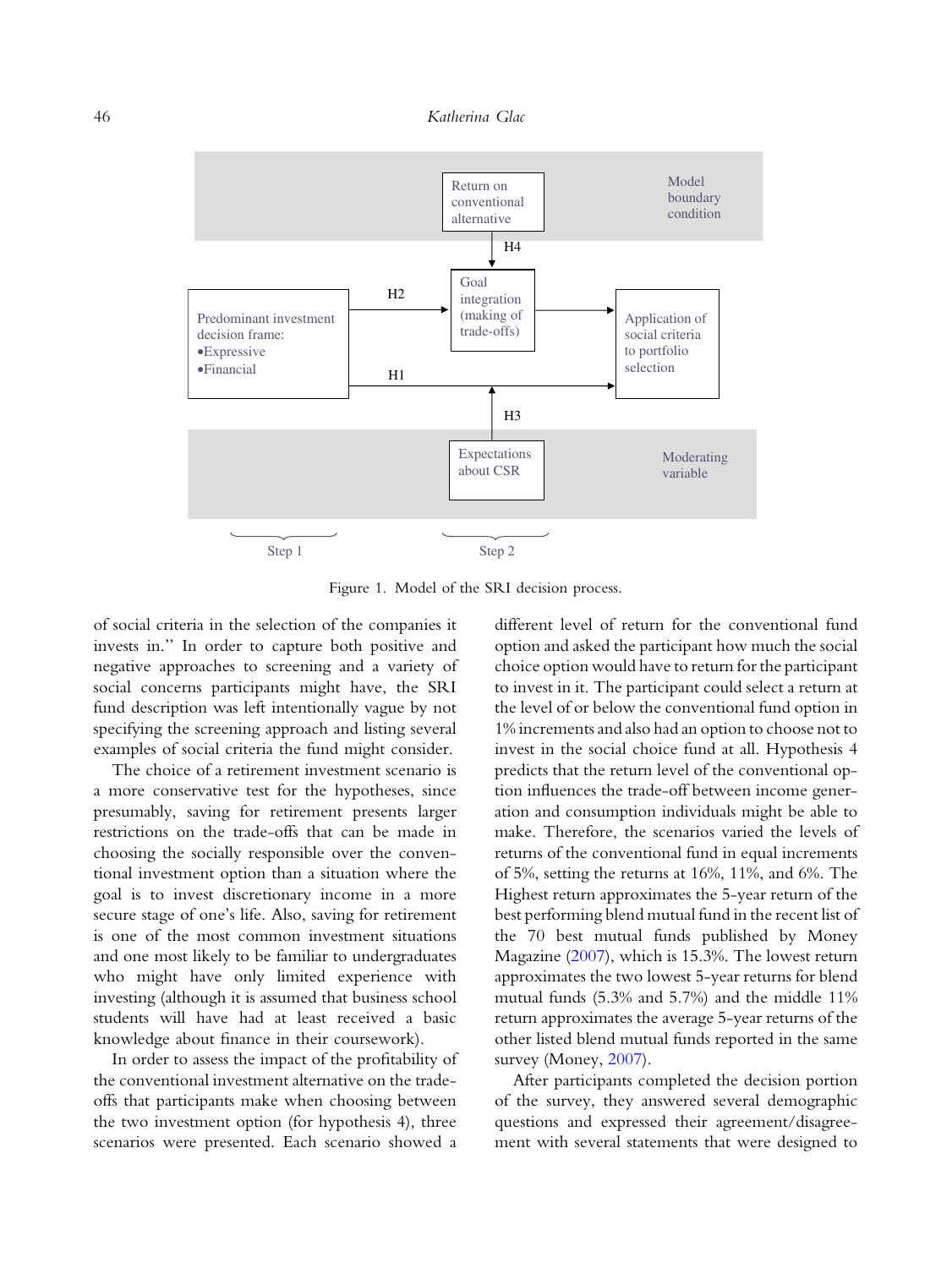assess their expectations about responsible corporate conduct.

# Expressive manipulation

Since the type of activity that SRI most closely resembles is consumerism (which is linked to the individual's identity that SRI might maintain or support) (Smith, 1990), the framing of the decision situation focused the individual on issues associated with the consumer movement. This focus was created by including an introductory paragraph that briefly mentions the consumer movement and describes the survey as one aimed at studying purchasing preferences and attitudes toward corporate conduct. Subsequently, the participants were asked to express their agreement with several statements to determine their concern for ethical corporate conduct in the consumption context (for example, ''It is important to me that firms I buy from have a reputation for ethical behavior''). These items were adapted from an instrument used by Creyer and Ross (1997). Since these items ask the participants to express their beliefs and attitudes toward consumption from ethical/unethical firms, the aspects of their identity associated with ethical consumption should be salient and thus influence the subsequent investment decision as postulated by hypotheses 1 and 2.

## Financial manipulation

In order to activate the financial decision frame, the survey instrument focused the participants on the financial aspects of the decision by first mentioning the steadily growing share of the population that participates in the financial markets and by describing the study as one aimed at investigating investment preferences. Subsequently, participants were asked to express their agreement with several statements about the attitude toward financial markets and investing as well as their attitude toward money and saving (for example, ''I budget my money very well'' or ''Investing in the stock market is over the long run the best option to build wealth''). These items were adapted from instruments used by Keller and Siegrist (2006). Since these items ask the participants to express their beliefs and attitudes toward money, investing and financial markets this information should be salient and thus influence the subsequent investment decision as postulated by hypotheses 1 and 2.

#### Control group

In order to control for the influences of the decision frames, a neutral version of the survey was administered to a control group. The control version only presented the survey as one aimed at studying investment preferences and attitudes toward corporate conduct. There were no further questions before the decision situation.

#### Measures

# Acceptable trade-off

The model proposes two separate dependent variables in the decision process. The first dependent variable is the trade-off investors make, which is characterized by how much return they are willing to sacrifice for choosing the SRI option. The tradeoff is calculated by subtracting the indicated SRI return from the return of the conventional fund option. The lowest possible trade-off is zero if the participants indicate that the SRI option return would have to be at the same level as the equity fund return. Since the increments are the same in each of the three return scenarios and the increments between the scenarios are constant, the trade-off values are comparable among the scenarios.

# Engagement in SRI

The second dependent variable captures the decision to invest in SRI on a more general level. This variable is defined as the occurrence that participants apply social criteria in their portfolio selection and management, i.e., whether they choose the social choice option in any of the three return scenarios. In order to collect this dichotomous variable for hypothesis 1 and 3, those responses where the ''I would not invest in the social choice fund'' option is chosen are assigned a value of zero; in all other cases, the variable value is one, since the participants, by choosing a certain acceptable return for the social choice option, have made a decision to invest in SRI.

### Expectations for corporate social responsibility

Capturing the concept of corporate social responsibility (CSR) for data collection is not without problems. The conceptualization and definition of CSR has solidified over the years (Carroll, 2006), but has remained relatively broad. Overall, there is a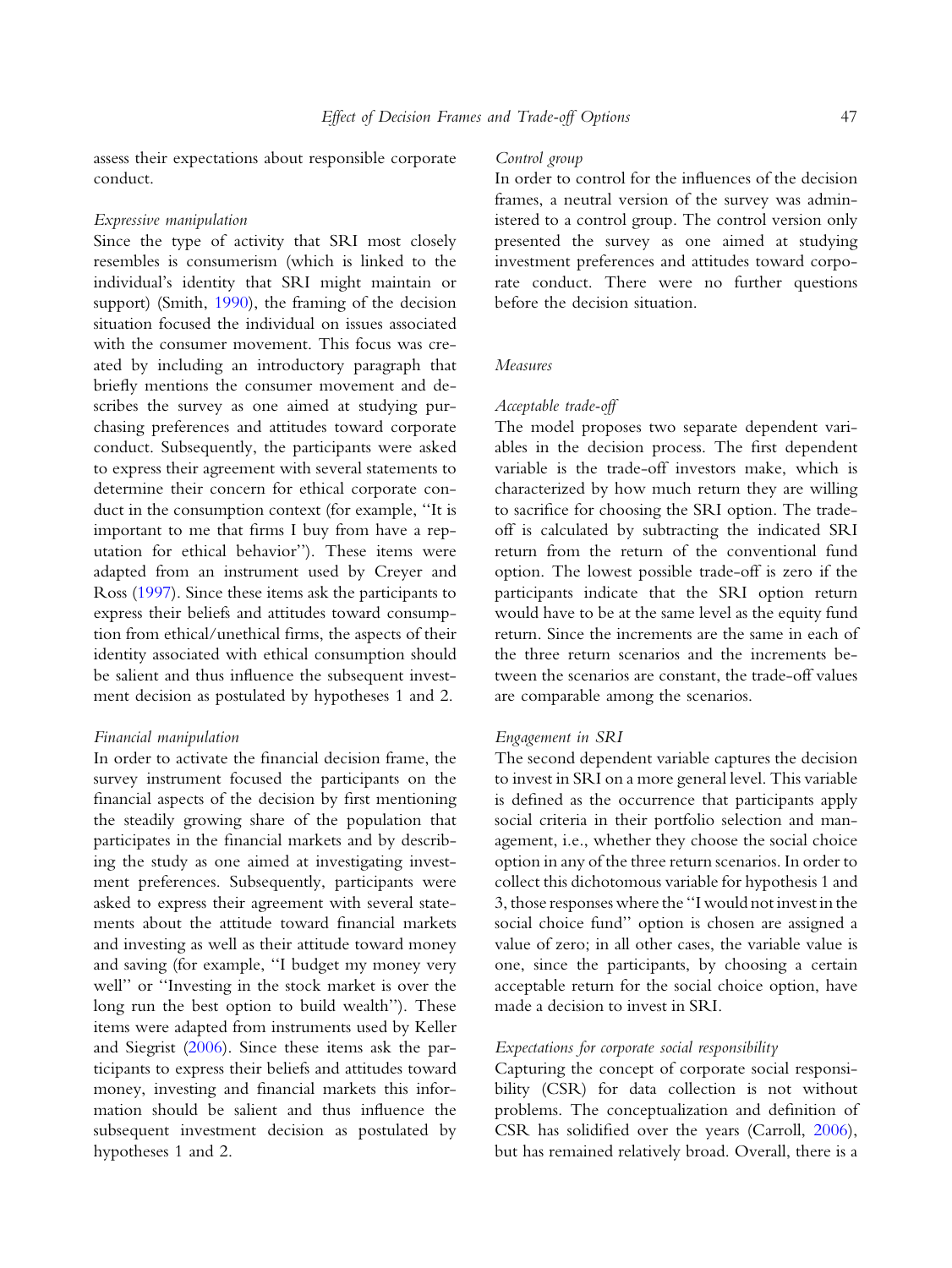distinction in views between those that consider the social responsibility of business to encompass ''the economic, legal, ethical and discretionary (philanthropic) expectations that society has of organizations at a given point in time''(Carroll, 1979, p. 500) and those that do not include the economic and legal expectations but rather focus on the voluntarily adopted obligations (Jones, 1980). There is also a minimalist view that the responsibility of business to society is purely economic in nature (Friedman, 1970), but this view does not reflect the current and predominant thinking in the literature on CSR.

However, despite conceptual solidification, there are many different domains and corporate behaviors that might correspond to the societal expectation in the different responsibility categories (Sen and Bhattacharya, 2001). Many researchers draw on the categories and behaviors contained in the extensive ratings database assembled by KLD (see, for example, Berman et al., 1999; Hillman and Keim, 2001; Waddock and Graves, 2000), some developed their own survey instruments based on the four CSR components introduced by Carroll (Aupperle et al., 1985) and yet others look toward the screens that mutual funds use to select their investments and other proxies of CSR as fits their research needs (see, for example, Mallin et al., 1995 and other work on the performance of SRI funds).

Therefore, the selection of items to capture investors' level of CSR expectations is not without a measure of subjectivity. As Sen and Bhattacharya (2001) summarize, there are many different domains in which corporations exhibit responsible behavior. Since much research is based on the KLD data, it seems as if the domains included in this database have proven themselves as useful categories for various CSR activities. These domains and included behaviors are as follows (Domini Social Investments, 2006):

- Community (e.g., engagement in philanthropy and community partnerships, and acknowledgement of Human Rights).
- Customers (e.g., avoidance of harmful and addictive products, commitment to safety, and responsible marketing practices).
- Ecosystems (e.g., eco-efficiency and conservation, recycling, pollution control, and environmental sustainability).
- Employees (e.g., fair and just compensation, commitments to diversity, training, and solidarity with unionized workforce).
- Investors (e.g., openness in communications).
- Suppliers (e.g., standards for labor practices and human rights; diverse supply chain).

Out of these different dimensions and behaviors, five (environment, community relations, diversity, product issues, and employee relations) have been most widely used in research about corporate social performance and have been shown to be the most relevant ones to stakeholder perception, including future employees (Backhaus et al., 2002). The scale used in this study includes two items for each CSR dimension ( $\alpha$  = 0.77) and includes statements such as ''Corporations have an obligation to be environmentally responsible'' and ''Corporations should help improve the living conditions in the communities they operate in.'' The responses to the item statements are recorded on a 5-point scale  $(1 =$  strongly disagree and  $5 =$  strongly agree). In order to enable analysis of frequencies with this measure, the data are dichotomized with a mean split, where values above and including the mean of 3.5 (min. 1.1 and max. 5) are assigned a 1 to indicate high expectations of CSR and values below the mean are assigned a 0 to indicate low expectations of CSR.

## Results

# Approach to analysis

In this study, the independent categorical variables manipulated were the investment decision frame (i.e., expressive or financial) and the level of return of the conventional investment option (high, medium, and low). Since all levels of the second manipulation, the return level for the conventional investment option, were administered to each participant, a mixed factorial design, or two-way ANOVA, was used to analyze the data for hypotheses 2 and 4. Since the dependent variable for hypotheses 1 and 3 is dichotomous, the method of analysis is restricted to an analysis of frequencies.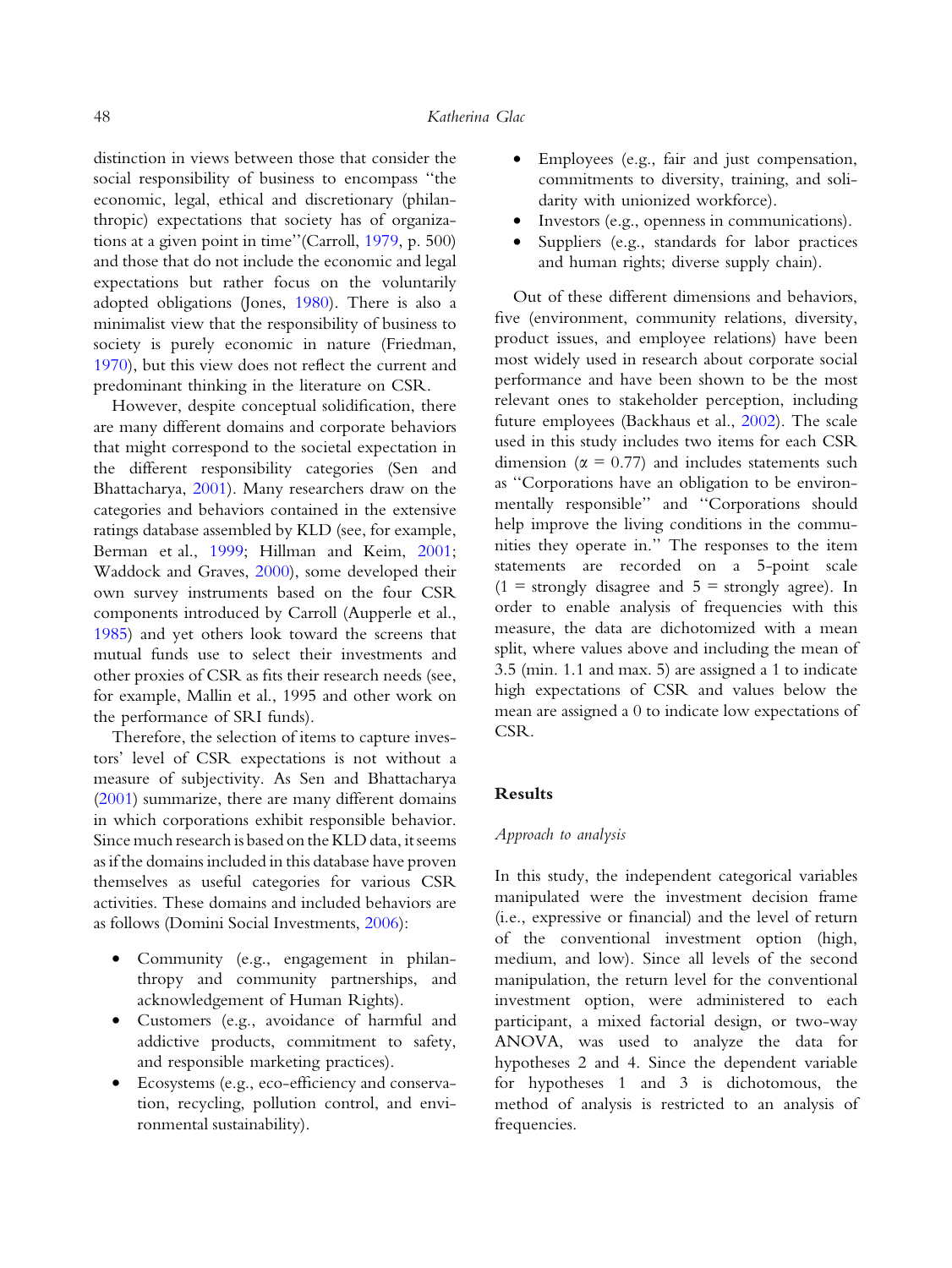

Figure 2. Percentage of participants not choosing the SRI option by manipulation and return-scenario.

# Hypothesis 1

The effect of the investment decision frame on the likelihood of engaging in SRI can be tested by comparing the frequencies of engagement in SRI for each manipulation in each of the three return scenarios. Figure 2 shows the results. In the 6% return scenario, 28.9% of the participants in the financial manipulation chose not to engage in SRI. For participants in the neutral and expressive conditions, the percentages decreased to 14.7% and 4.8%, respectively. The global  $\chi^2$  is significant ( $\chi^2$  (2, N = 121) = 9.28, p < 0.01). In the 11% return scenario, 20% of the participants in the financial manipulation chose not to engage in SRI. For participants in the neutral and expressive conditions, the percentages decreased to 11.8% and 4.8%, respectively. The global  $\chi^2$  is only significant at the 10% level  $(\chi^2$  (2,  $N = 121) = 4.662$ ,  $p < 0.097$ ). In the 16% return scenario, 22.2% of the participants in the financial manipulation chose not to engage in SRI. For participants in the neutral and expressive conditions, the percentages decreased to 5.9% and 2.4%, respectively. The global  $\chi^2$  is significant  $(\chi^2 \ (2, \ N = 121) = 10.08, \ p < 0.006)$ . Taken together, the results indicate that participants in the financial manipulation are less likely to engage in SRI than are participants in the neutral or expressive manipulation, which supports hypothesis 1. However, the effect is less pronounced in the 11% return

condition, which might be due to this return condition having been presented first in the survey and participants not realizing that they might have an option to not choose the SRI option.

# Hypothesis 3

The effect of expectations of CSR on the relationship between the decision frame and engaging in SRI can be tested by comparing the frequencies of engagement in SRI for participants with high expectations in CSR with those of participants with low expectations in CSR for each manipulation. There was no significant difference in frequencies between the participants with high expectations in CSR and those with low expectations in CSR for any of the manipulations or return scenarios. Therefore, hypothesis 2 was not supported and the level of CSR expectations does not seem to moderate the relationship between the investment decision frame and the likelihood of engaging in CSR.

## Hypotheses 2 and 4

A mixed-model repeated measure ANOVA was used to test whether the level of return for the alternative investment option as well as the experi-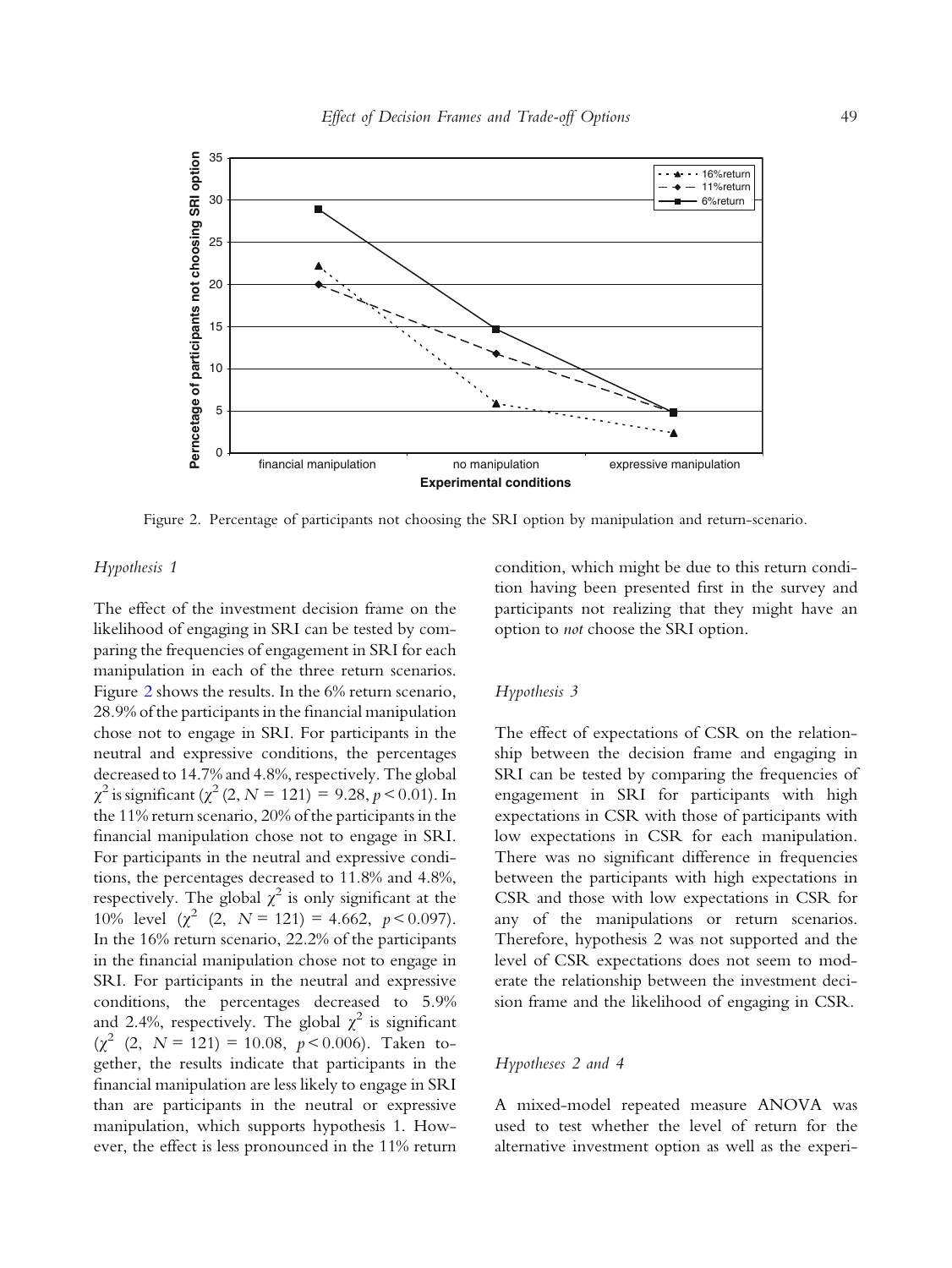### 50 Katherina Glac

TABLE I

| Mean trade-offs in percentage points by manipulation and return condition |                    |                     |                     |
|---------------------------------------------------------------------------|--------------------|---------------------|---------------------|
| Manipulation                                                              | 6% return scenario | 11% return scenario | 16% return scenario |
| Expressive                                                                | 0.66               | 2.0                 | 2.55                |
| Neutral                                                                   | 0.82               | 1.82                | 2.58                |
| Financial                                                                 | 0.33               | 0.82                | 1.24                |



Figure 3. Average return trade-offs by return scenario and manipulation.

mental condition affect the level of trade-off that participants were willing to make. Both hypotheses 2 and 4 were supported. The main effect for the return level (i.e., the between-subjects effect) was significant with  $F(2, 118) = 39.265$  and  $p < 0.000$ . The mean trade-offs were significantly higher in the higher return conditions than in the lower return conditions (mean trade-off was 0.59% points in the 6% condition, 1.51% points in the 11% condition, and 2.1% points in the 16% condition).

The main effect for the experimental manipulation (i.e., the between-subjects effect) was also significant with  $F(2, 118) = 3.158$  and  $p < 0.046$ . The mean trade-offs were significantly higher in the expressive and neutral condition than in the financial condition, as Table I and Figure 3 depict.

### Discussion

The results of this experimental study offer support for the hypothesized relationships between the decision frames used in the investment situation and the level of return of the alternative options on the likelihood of engaging in SRI and on the level of trade-off that investors are willing to make when considering SRI. These results present a new picture of the investment decision process.

First, the data suggest that the way investors frame the decision situation plays a significant role in determining the likelihood of choosing the SRI investment option. The strongest effect resulting from the experimental manipulation could be seen in the group that was focused on their financial attitudes and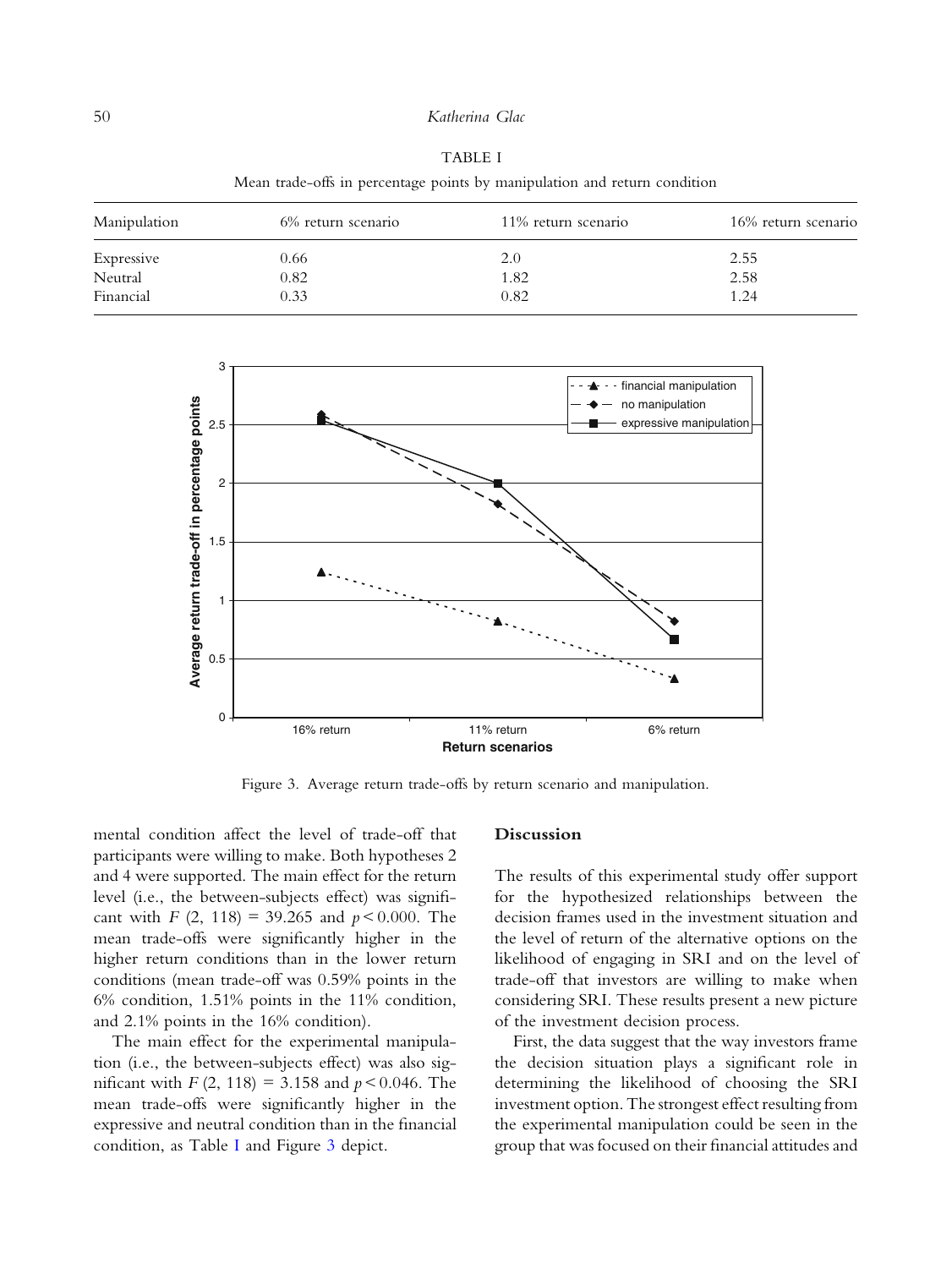where the situation was presented as a study on investor preferences. Not only were the participants in the financial manipulation much less likely to choose the SRI investment option than the participants in the control group, but also those that actually chose to accept the SRI option would only do so at much lower return differentials than the participants in the control group (accepting only about half the return differential that the control group accepted).

The effects resulting from the expressive manipulation were not as uniform as those resulting from the financial manipulation. While the effect of the expressive manipulation played a clear role in the overall likelihood that a participant would choose the SRI investment option, it was not very pronounced in the case of acceptable trade-offs. The acceptable trade-offs of participants in the expressive manipulation did not differ very much from those of the participants in the control group. A possible explanation of this finding might be that in the trade-off decision phase, financial considerations are in general more prominent than social considerations. Therefore, increasing the focus on social issues in the manipulation loses its effect once the investors engage in the integration of their various goals. However, increasing the financial focus might be emphasizing the already dominant aspect in the trade-off phase, resulting in very pronounced manipulation effects. Further research will have to examine the trade-off phase more explicitly to determine whether the explanation above is correct.

Another interesting finding was the effect of the return level of the conventional investment option on the level of trade-offs that investors are willing to make when considering SRI. In all manipulations participants made on average higher trade-offs in the scenario where the conventional investment alternative returned 16% than in the scenario where the conventional investment alternative only returned 11% or 6%. While this result might seem intuitively obvious, it becomes interesting in combination with the lack of results from hypothesis 3, which tested the influence of expectations about CSR on the relationship between decision frame and likelihood of choosing the SRI investment option.

In research on the consumer movement, some of the explanations for why individuals might not act on their expressed beliefs and preferences in their consumption choices are the high price, unavail-

ability, or other detractors associated with products from ethical firms (Auger et al., 2003; Carrigan and Attala, 2001; Roberts, 1996; Uusitalo and Oksanen, 2004). Since it has been argued earlier that there are similarities between SRI and the consumer movement, there might be similar explanations for why individuals who care about CSR might not express these expectations in their investments. While, overall, hypothesis 3 was not supported, there was an almost 15% point difference in the group frequencies in the 16% return scenario between the high and low CSR expectation groups (which is a statistically significant difference). This might indicate that while many individuals care about CSR (the average score on the CSR expectation scale was 3.51 on a 5-point scale), not all feel they can afford to sacrifice returns in order to follow these beliefs. This struggle to make trade-offs between social and financial returns has been documented in the existing literature, but it has so far not been formalized in a decision model. Future research will have to examine in more detail what other factors might inhibit value expression in investment.

Overall, the results present a first sketch of the SRI investment decision process that not only explains some of the findings of previous research but also puts them into one unifying context. To date, research in the area of SRI has been largely descriptive in nature, examining SR investor motivations, demographics, and certain personality characteristics. Other studies have taken this descriptive work and extended it by making comparisons between regular and SR investors. However, very little of this research was grounded explicitly in an overarching theoretical framework that would inform an explanatory model of the decision making process behind SRI. This research tried to reduce this gap in the literature and developed a model of the SRI decision process that builds on the theories of cognition and decision making.

In particular, the model focuses on the two main steps in the decision process, the interpretation of the decision situation through the use of a decision frame and the integration of the individual's goals. Including these two steps in one model combines approaches of previous studies that have either just looked at the way investors make trade-offs or just at the way they interpret the decision situation. The joint consideration of both steps in one model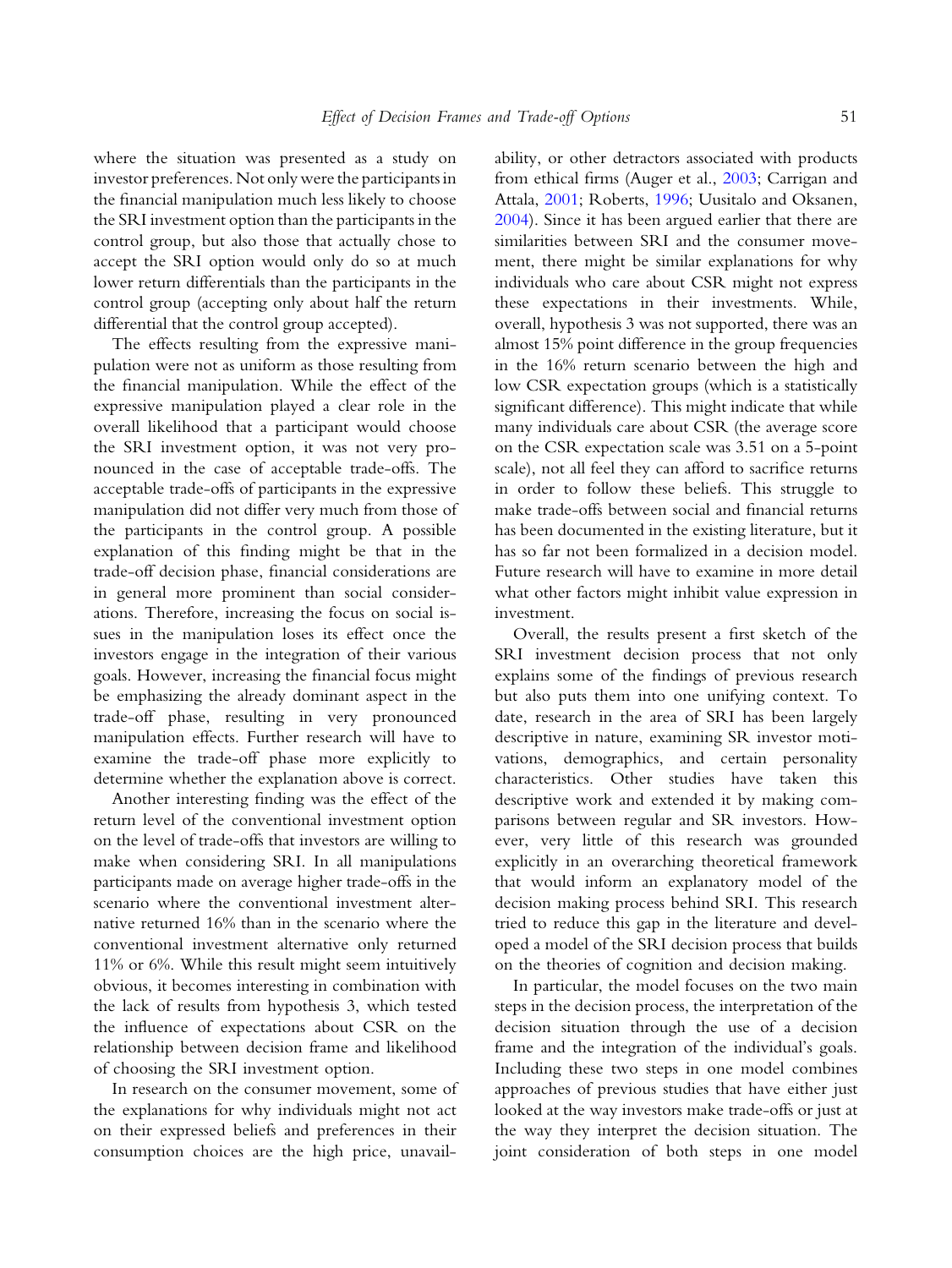further facilitates an examination of how these two stages work together in the decision process.

In addition to combining the two steps in one model, this research also more explicitly examines the interpretation step, which has been relatively unspecified in the existing literature. Either the work just states that there are distinctions between investors in the way they approach investing or the work implies in the research conclusions that socially responsible investors tend to ''see'' investing as something more than just a way of generating income. By drawing parallels to existing research in the area of consumerism, this paper explains more explicitly why decision frames influence the outcome of the investment decision.

This study also has some important limitations. The most significant shortcoming is the use of undergraduate students as experimental subjects. One could argue that students have only a limited knowledge of investing and thus the results cannot be generalized to the overall population. However, in experimental studies, external validity is often low – a drawback that is mostly unavoidable but that allows for a controlled examination of causal relationships, which is usually not possible in field studies. Furthermore, the experimental scenario was chosen carefully to create the best possible fit and relevance to the participants. Given that the scenario was about retirement investing, the most common form of investing, and given that the students will have most likely had some course knowledge of finance, the validity concerns can be reduced to general concerns about similarity of decision processes between young adults and older population groups.

In order to remedy these shortcomings, future research will have to test the hypotheses and model relationships using a field study method with real investors as participants. A field study will have the further advantage that investors will not have to imagine what trade-offs they would be willing to make, but they will have already made them, depending on whether they invest in SRI or not.

# Implications for corporations and reporting

The finding that the expectations about CSR and engagement in SRI are to a large extent independent of each other is of particular importance to corporations and managers who are involved in creating and defending their social responsibility programs. If it is indeed the case that many more shareholders care about CSR than is visible in the proportion of investors engaging in SRI, then managers can be more confident that by engaging in CSR, they are in fact serving the interests of their shareholders. Up to this day, Milton Friedman's claim that the sole responsibility of corporations is to maximize shareholder value is often reflected in manager's assumptions about what shareholders care about. Therefore, it is important to recognize that expectations, values, and beliefs are not necessarily aligned with actions. Under such circumstances, corporations might want to survey the expectations of their shareholders directly to get a more accurate picture of the issues shareholders care about. Future research will have to develop methods and approaches to capture these values. Such measure will have to be valid and reliable as well as user friendly to facilitate use by managers.

In addition, the gap between investors' expectations about CSR and their follow-through on those beliefs should be further support for an extension of social reporting, particularly for global companies. As was argued earlier, the reason for a preference-action gap has been linked to financial constraints (as was reported here), but it is also often due to a lack of information about the social performance of companies. Since global companies have operations in many and often distant parts of the world where the traditional information channels do not reach, it is critical that companies recognize the need to inform investors about these operations. In order to complete the understanding of the second stage of the decision process, namely the making of trade-offs, it will be important to examine the influence of information availability on investor behavior in future research.

Lastly, this research indicated that the investment decision process is very sensitive to framing effects, in particular, to an emphasis on the financial aspects of the decision. Given that the focus in reporting is predominantly on financial aspects of the business operation, there might be a feedback loop between reporting and investor behavior. That is, the more individuals and institutions focus on financials, the more financials are being reported, and the more the financial focus influences the way investors categorize the decision to invest, which in turn drives the type of reporting. However, if framing effects can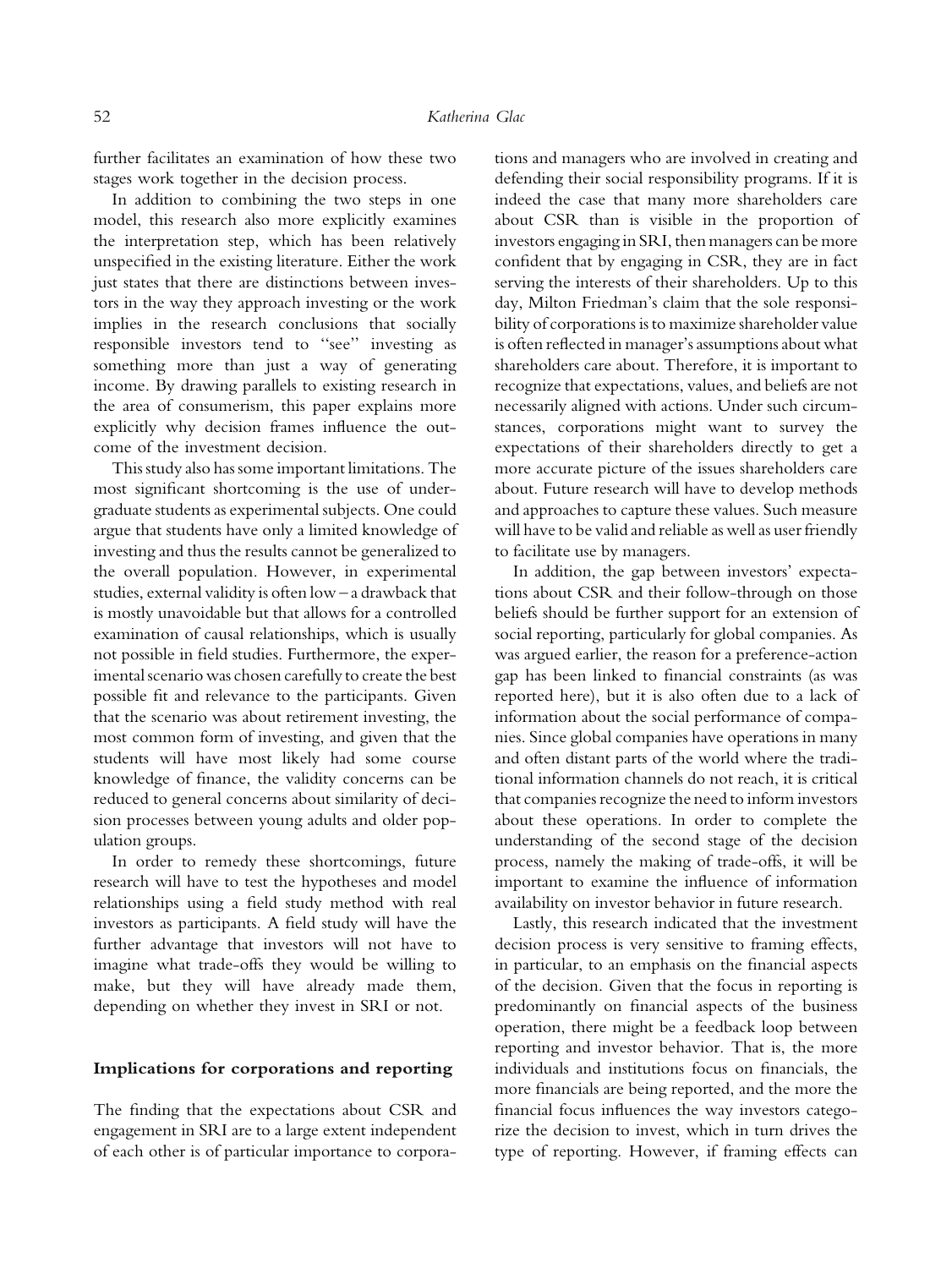play a role in shaping investment decisions, then an increase in non-financial reporting might be a way to change the perceptions of the type of decision that investing is. This in turn might lead to further beneficial effects such as increase in investor and market support for CSR.

### Notes

This paper explores the decision making process of the ''average'' individual investor. It is beyond the scope of this paper to include considerations that might be of importance in the decision process of investment specialists like institutional investors, day traders, and sophisticated investors. It is likely that these individuals have a very role-specific decision frame for investment decisions that is different from the frames average investors have. Future research will investigate the differences in decision making between these investor groups.

While there certainly can be other decision frames for investing, for example, charity or play, the existing literature emphasizes two frames that are active in average individual investors, namely, the financial and expressive frames.

It has been argued that considering social criteria in portfolio selection is actually a way to capture important risk and performance elements (Hylton, 1992). In particular, institutional investors are increasingly taking social performance of corporations into account as predictors of financial performance or predictors of environmental risk (CSR Europe, 2001; Pearce and Ganci, 2002). However, the focus of this paper is on the decision making of the average individual investor and as previous research has indicated, such investors perceive that the consideration of social criteria in portfolio selection is not associated with better, but rather equal or worse performance (Lewis and Mackenzie, 2000a; Mackenzie and Lewis, 1999). Therefore, motivations for SRI that are based on financial grounds rather than value expression are not being included in this paper. However, future work should examine in more detail how financial motives of SRI do or do not enter the decision making of individual investors.

### Acknowledgement

This research was supported by a grant from The Carol and Lawrence Zicklin Center for Business Ethics Research.

#### References

- Allen, D. E., E. G. McGoun and G. W. Kester: 2000, 'A Sociological Explanation of Financial Market Growth', International Review of Financial Analysis 9, 421–432.
- Anand, P. and C. J. Cowton: 1992, 'The Ethical Investor: Exploring Dimensions of Investment Behaviour', Journal of Economic Psychology 14, 377–385.
- Auger, P., P. Burke, T. M. Devinney and J. J. Louviere: 2003, 'What Will Consumers Pay for Social Product Features', Journal of Business Ethics 42(3), 281–304.
- Aupperle, K. E., A. B. Carroll and J. D. Hatfield: 1985, 'An Empirical Examination of the Relationship Between Corporate Social Responsibility and Profitability', Academy of Management Journal 28(2), 446–463.
- Backhaus, K. B., B. A. Stone and K. Heiner: 2002, 'Exploring the Relationship Between Corporate Social Performance and Employer Attractiveness', Business & Society **41**(3), 292-318.
- Berman, S. L., A. C. Wicks and T. M. Jones: 1999, 'Does Stakeholder Orientation Matter? The Relationship Between Stakeholder Management Models and Firm Financial Performance', Academy of Management Journal 42, 488–506.
- Brealy, R. A., C. M. Stewart and F. Allen: 2006, Principles of Corporate Finance, 8th Edition (McGraw-Hill/Irwin, New York, NY).
- Cantor, N. and W. Mischel: 1977, 'Traits as Prototypes: Effects on Recognition Memory', Journal of Personality and Social Psychology 35, 38–48.
- Carrigan, M. and A. Attala: 2001, 'The Myth of the Ethical Consumer – Do Ethics Matter in Purchase Behaviour', Journal of Consumer Marketing 18(7), 560–577.
- Carroll, A. B.: 1979, 'A Three-Dimensional Conceptual Model of Corporate Social Performance', Academy of Management Review 4(4), 497–505.
- Carroll, A. B.: 2006, 'Corporate Social Responsibility: A Historical Perspective', in M. J. Epstein and K. O. Hanson (eds.), The Accountable Corporation, Vol. 3 (Praeger, Westport, CT).
- Cellar, D. F. and G. V. Barrett: 1987, 'Script Processing and Intrinsic Motivation: The Cognitive Sets Underlying Cognitive Labels', Organizational Behavior and Human Decision Processes 40, 115–135.
- Cohen, C. E.: 1981, 'Person Categories and Social Perception: Testing Some Boundaries of the Processing Effects of Prior Knowledge', Journal of Personality and Social Psychology 40, 441-452.
- Creyer, E. H. and W. T. Ross: 1997, 'The Influence of Firm Behavior on Purchase Intention: Do Consumers Really Care About Business Ethics?', Journal of Consumer Marketing 14(6), 419–432.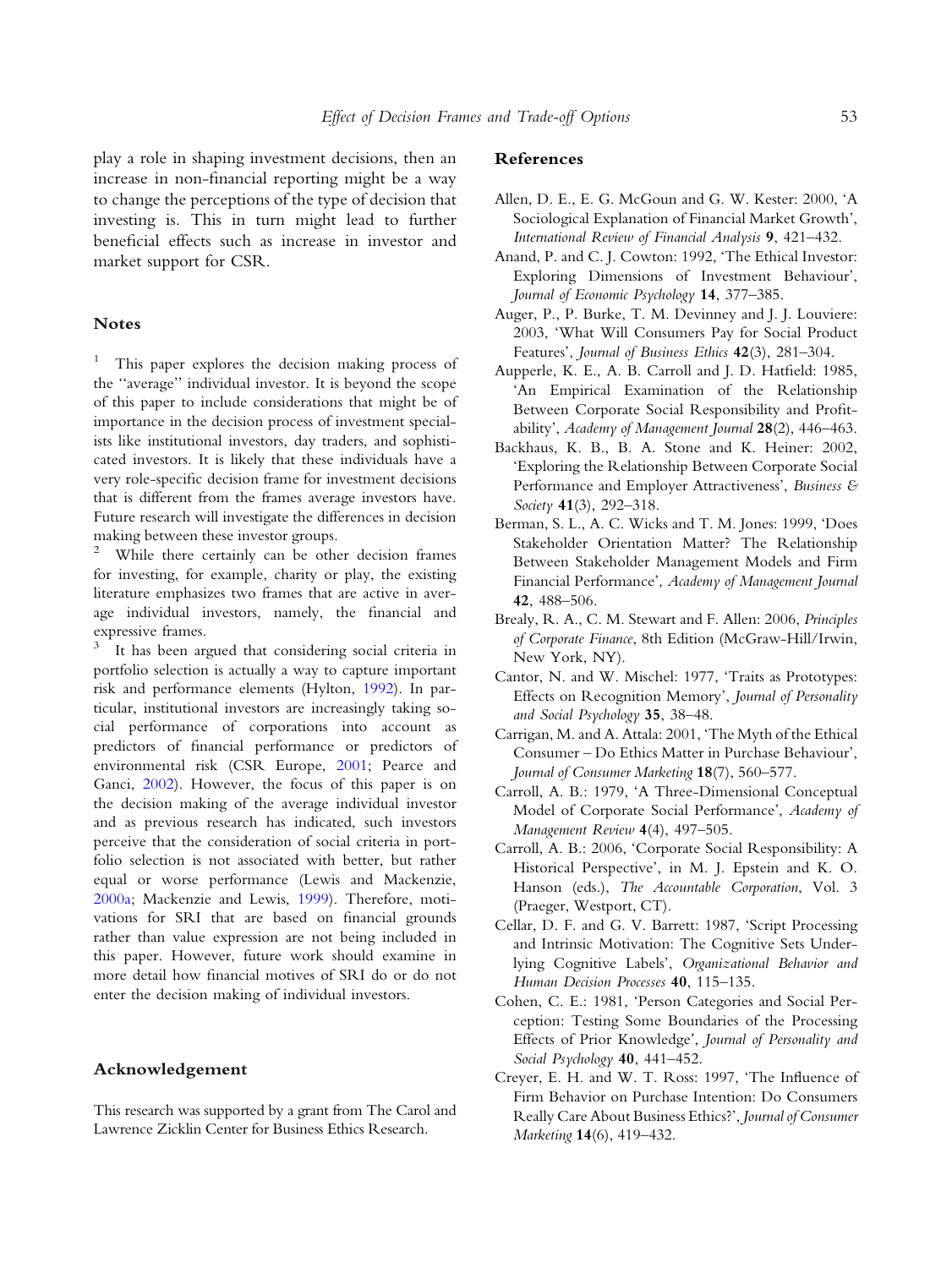- CSR Europe: 2001, The European Survey on Socially Responsible Investment and the Financial Community (Brussels).
- Cullis, J. G., A. Lewis and A. Winnett: 1992, 'Paying to be Good? U.K. Ethical Investments', Kyklos 45(1), 3–24.
- DeNisi, A. S., T. Cafferty and B. Meglino: 1984, 'A Cognitive View of the Performance Appraisal Process: A Model and Research Propositions', Organizational Behavior and Human Performance 33, 360–396.
- Domini, A. K.: 1994, Ethical Investing (Addison-Wesley, Reading, MA).
- Domini Social Investments: 2006, 'Global Investment Standards', [http://www.domini.com/common/pdf/](http://www.domini.com/common/pdf/Global_Investment_Standards.pdf) [Global\\_Investment\\_Standards.pdf.](http://www.domini.com/common/pdf/Global_Investment_Standards.pdf)
- Downes, J. and J. E. Goodman: 1999, Barron's Finance and Investment Handbook (Barron's, Happague, NY).
- Dunfee, T. W.: 2003, 'Social Investing: Mainstream of Backwater?', Journal of Business Ethics 43, 247–252.
- Ferris, S. P. and K. P. Rykaczewski: 1986, 'Social Investment and the Management of Pension Portfolios', Journal of the American Society of CLU and CHFC 40(6), 60–64.
- Fiske, S. T. and S. E. Taylor: 1991, Social Cognition (McGraw-Hill, New York, NY).
- Friedman, M.: 1970, 'The Social Responsibility of Business is to Increase its Profits', New York Times Magazine, SM17.
- Gray, R., D. Owen and C. Adams: 1996, Accounting and Accountability (Prentice Hall, Englewood Cliffs, NJ).
- Grubb, E. L. and H. L. Grathwohl: 1967, 'Consumer Self-Concept, Symbolism and Market Behavior: A Theoretical Approach', Journal of Marketing 31, 22–27.
- Hillman, A. J. and G. D. Keim: 2001, 'Shareholder Value, Stakeholder Management, and Social Issues: What's the Bottom Line?', Strategic Management Journal 22, 125–139.
- Hirshleifer, J.: 1988, Price Theory and Applications (Prentice Hall, Englewood Cliffs, NJ).
- Hogg, M. K. and E. N. Banister: 2001, 'Dislikes, Distastes and the Undesired Self: Conceptualizing and Exploring the Role of the Undesired End State in Consumer Experience', Journal of Marketing Management 17, 73–104.
- Hogg, M. K. and P. C. N. Michell: 1996, 'Identity, Self and Consumption: A Conceptual Framework', Journal of Marketing Management 12, 629–644.
- Hylton, M. O.: 1992, '''Socially Responsible'' Investing: Doing Good Versus Doing Well in an Inefficient Market', American University Law Review 42(1), 1–52.
- Johnson-Laird, P. N.: 1981, 'Mental Models in Cognitive Science', in D. A. Norman (ed.), Perspectives on Cognitive Science (Erlbaum, Hillsdale, NJ), pp. 147–191.
- Jones, T. M.: 1980, 'Corporate Social Responsibility Revisited, Redefined', California Management Review  $22(3)$ , 59–67.
- Keller, C. and M. Siegrist: 2006, 'Money Attitude Typology and Stock Investment', Journal of Behavioral Finance 7(2), 88–96.
- Kleine, R. E., S. S. Kleine and J. B. Kernan: 1993, 'Mundane Consumption and the Self: A Social-Identity Perspective', Journal of Consumer Psychology 2(3), 209–235.
- Langbein, J. H. and R. A. Posner: 1980, 'Social Investing and the Law of Trust', Michigan Law Review 79(1), 72–112.
- Lewis, A.: 2001, 'A Focus Group Study of the Motivations to Invest: ''Ethical/Green'' and ''Ordinary'' Investors Compared', Journal of Socio-Economics 30, 331–341.
- Lewis, A. and C. Mackenzie: 2000a, 'Morals, Money, Ethical Investing and Economic Psychology', Human Relations 53(2), 179–191.
- Lewis, A. and C. Mackenzie: 2000b, 'Support for Investor Activism Among U.K Ethical Investors', Journal of Business Ethics 24(3), 215–222.
- Lintner, J.: 1965, 'The Valuation of Risk Assets and the Selection of Risky Investments in Stock Portfolios and Capital Budgets', Journal of Economics and Statistics 47(1), 13–37.
- Lord, R. G., R. J. Foti and C. L. DeVader: 1984, 'A Test of Leadership Categorization Theory: Internal Structure, Information Processing, and Leadership Perceptions', Organizational Behavior and Human Performance 34, 343–378.
- Lurigio, A. J. and J. S. Carroll: 1985, 'Probation Officer's Schemata of Offenders: Content, Development, and Impact on Treatment Decisions', Journal of Personality and Social Psychology 48(5), 1112-1126.
- Mackenzie, C. and A. Lewis: 1999, 'Morals and Markets: The Case of Ethical Investing', Business Ethics Quarterly 9(3), 439–452.
- Mallin, C. A., B. Saadouni and R. J. Briston: 1995, 'The Financial Performance of Ethical Investment Funds', Journal of Business Finance and Accounting 22(4), 483–496.
- Markowitz, H. M.: 1952, 'Portfolio Selection', Journal of Finance 7(1), 77–91.
- Markus, H.: 1977, 'Self-Schemata and Processing Information About the Self', Journal of Personality and Social Psychology 35, 63–78.
- McCracken, G.: 1988, Culture and Consumption: New Approaches to the Symbolic Character or Consumer Goods and Activities (Indiana University Press, Bloomington, IN).
- McLachlan, J. and J. Gardner: 2004, 'A Comparison of Socially Responsible and Conventional Investors', Journal of Business Ethics 52(1), 11–25.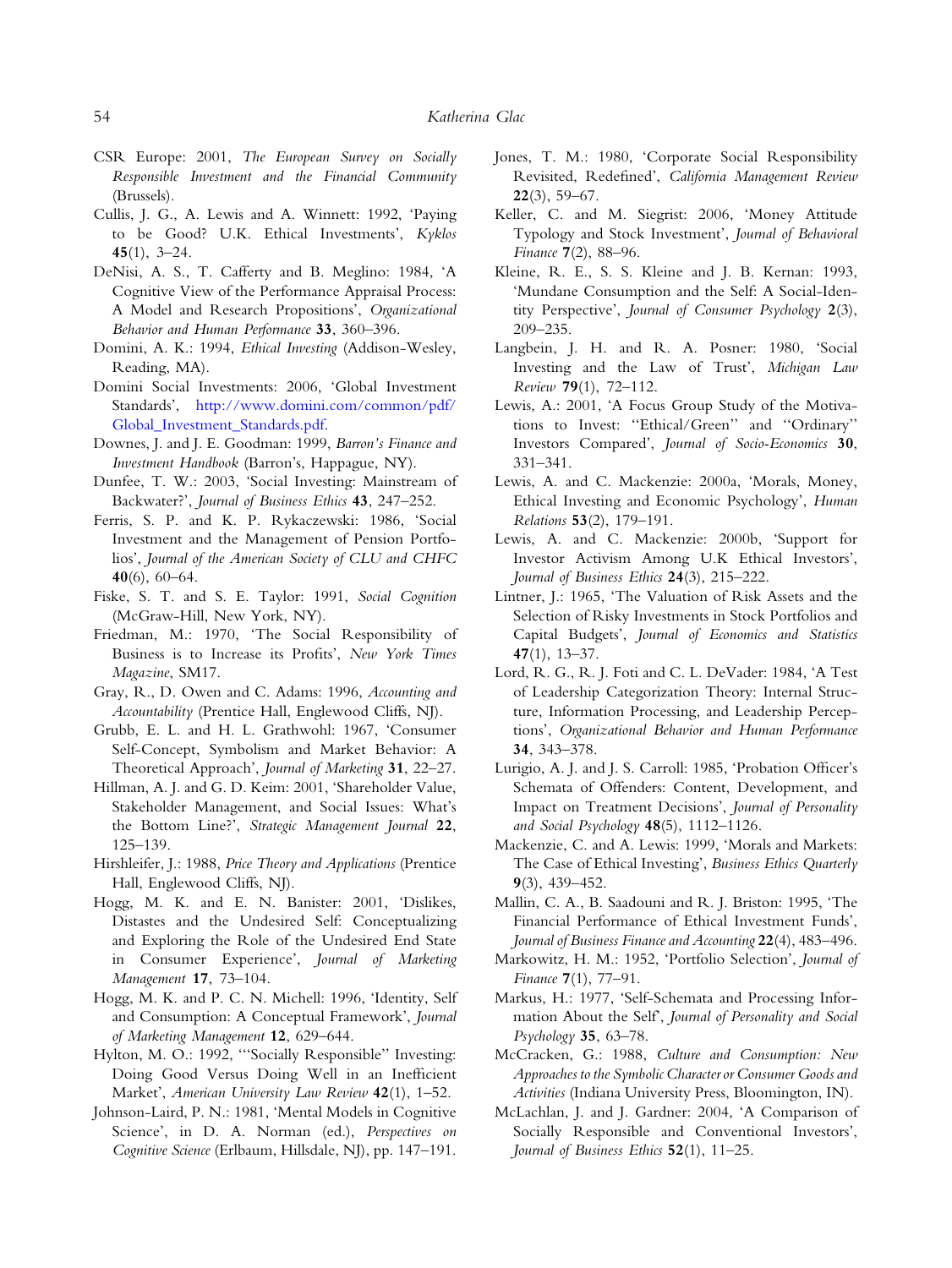Money: 2007, 'The Money 70', Money 36, 64–66.

- Pearce, B., and J. Ganzi: 2002, 'Engaging the Mainstream with Sustainability', Forum for the Future's Centre for Sustainable Investment and The Finance Institute for Global Sustainability.
- Pitz, G. F. and N. J. Sachs: 1984, 'Judgment and Decision: Theory and Application', Annual Review of Psychology 35, 139–163.
- Roberts, J. A.: 1996, 'Will the Real Socially Responsible Consumer Please Step Forward?', Business Horizons 39(1), 79–83.
- Rosen, B. N., D. M. Sandler and D. Shani: 1991, 'Social Issues and Socially Responsible Investment Behavior: A Preliminary Empirical Investigation', The Journal of Consumer Affairs 25(3), 221–234.
- Sen, S. and C. B. Bhattacharya: 2001, 'Does Doing Good Always Lead to Doing Better? Consumer Reactions to Corporate Social Responsibility', Journal of Marketing Research 38, 225–243.
- Shiller, R. J., S. Fischer and B. M. Friedman: 1984, 'Stock Prices and Social Dynamics', Brooking Papers on Economic Activity 1984(2), 457–510.
- Simon, F. L.: 1995, 'Global Corporate Philanthropy: A Strategic Framework', International Marketing Review  $12(4)$ ,  $20-37$ .
- Smith, C. N.: 1990, Morality and the Market, Consumer Pressure for Corporate Accountability (Routledge, London).
- Social Investment Forum: 2006, 2005 Report on Socially Responsible Investing Trends in the United States (Social Investment Forum, Washington, DC).
- Sparkes, R.: 1998, 'The Challenge of Ethical Investment: Activism, Assets and Analysis', in I. Jones and M. Pollitt (eds.), The Role of Business Ethics in Economic Performance (St. Martin's Press, New York, NY), pp. 141–171.
- The Financial Planning Association: 2004, '20 Keys to Being a Smart Investor', [http://www.smartabout](http://www.smartaboutmoney.org/nefe/uploadfiles/Smarter%20Investor.pdf) [money.org/nefe/uploadfiles/Smarter%20Investor.pdf.](http://www.smartaboutmoney.org/nefe/uploadfiles/Smarter%20Investor.pdf)
- Tippet, J. and D. Leung: 2001, 'Defining Ethical Investment and its Demography in Australia', Australian Accounting Review 11(3), 44-55.
- Traflet, J.: 2003, 'Own Your Share of American Business: Public Relations at the NYSE during the Cold War', Business and Economic History On-Line 1, [http://www.thebhc.org/publications/BEHonline/](http://www.thebhc.org/publications/BEHonline/2003/Traflet.pdf) [2003/Traflet.pdf](http://www.thebhc.org/publications/BEHonline/2003/Traflet.pdf).
- Uusitalo, O. and R. Oksanen: 2004, 'Ethical Consumerism: A View From Finland', International Journal of Consumer Studies 28(3), 214–221.
- Waddock, S. A. and S. B. Graves: 2000, 'Performance Characteristics of Social and Traditional Investments', Journal of Investing 9(2), 27–38.
- Walsh, J. P.: 1995, 'Managerial and Organizational Cognition: Notes From a Trip Down Memory Lane', Organization Science 6(3), 280–321.
- Wattanasuwan, K.: 2005, 'The Self and Symbolic Consumption', Journal of American Academy of Business 6, 179–184.
- Webley, P., A. Lewis and C. Mackenzie: 2001, 'Commitment Among Ethical Investors: An Experimental Approach', Journal of Economic Psychology 22, 27-42.
- Weick, K. E.: 1979, 'Cognitive Processes in Organizations', in B. Staw (ed.), Research in Organizational Behaviour, Vol. 1 (JAI Press, Greenwich, CT), pp. 41–74.

Department of Ethical and Legal Studies, The Wharton School, University of Pennsylvania, 3730 Walnut Street, JMHH Suite 600, Philadelphia, PA 19104, U.S.A. E-mail: glac@wharton.upenn.edu